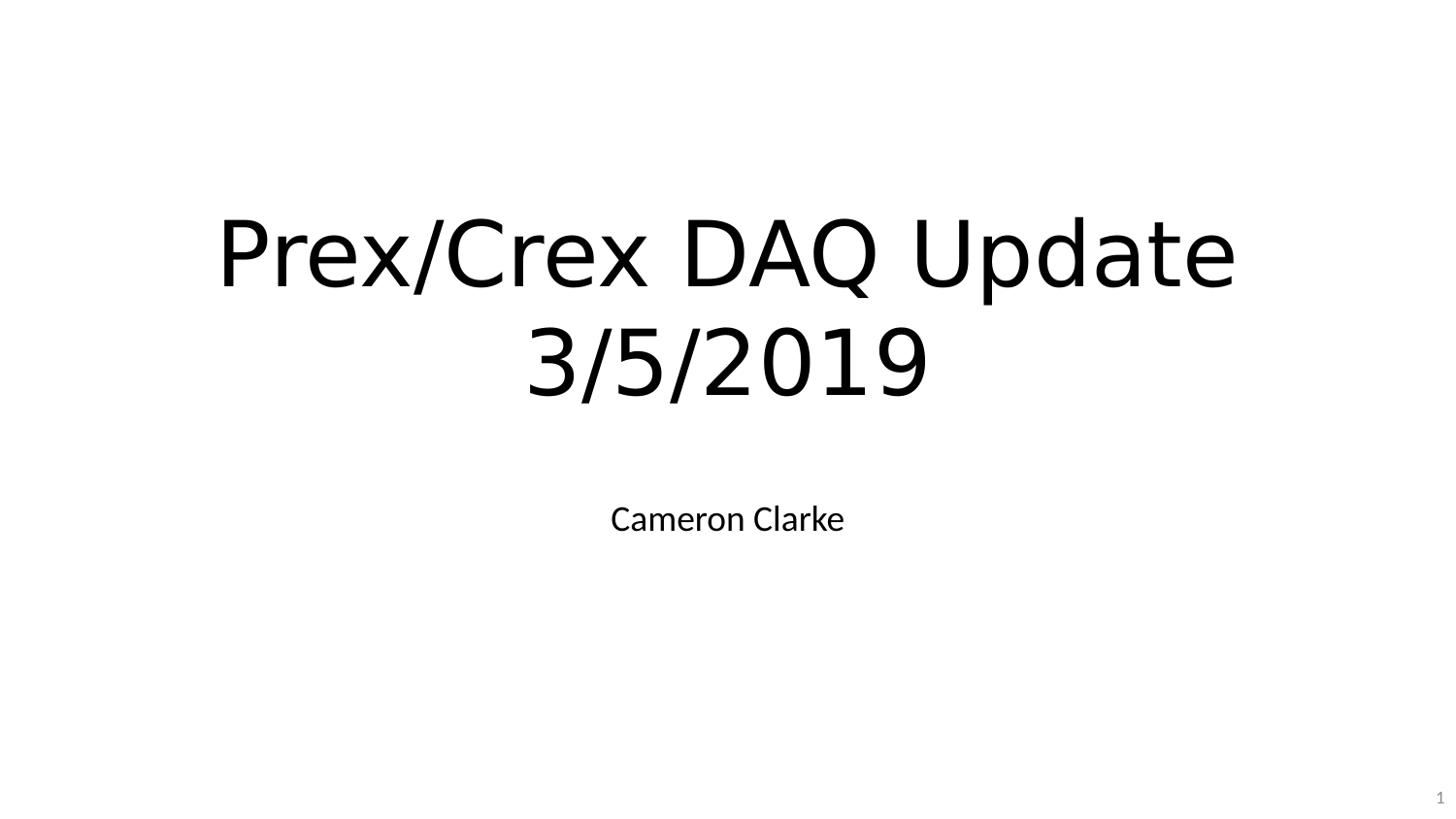#### Some recent updates

- Happex ADCs can be decoded in JAPAN
- Two more QWeak ADCs fixed (Mark Taylor is getting more comfortable repairing)
- 20 Second sleep at go no longer needed fix for 64 bit ET as remote tested

• Many more updates pending once APEX is done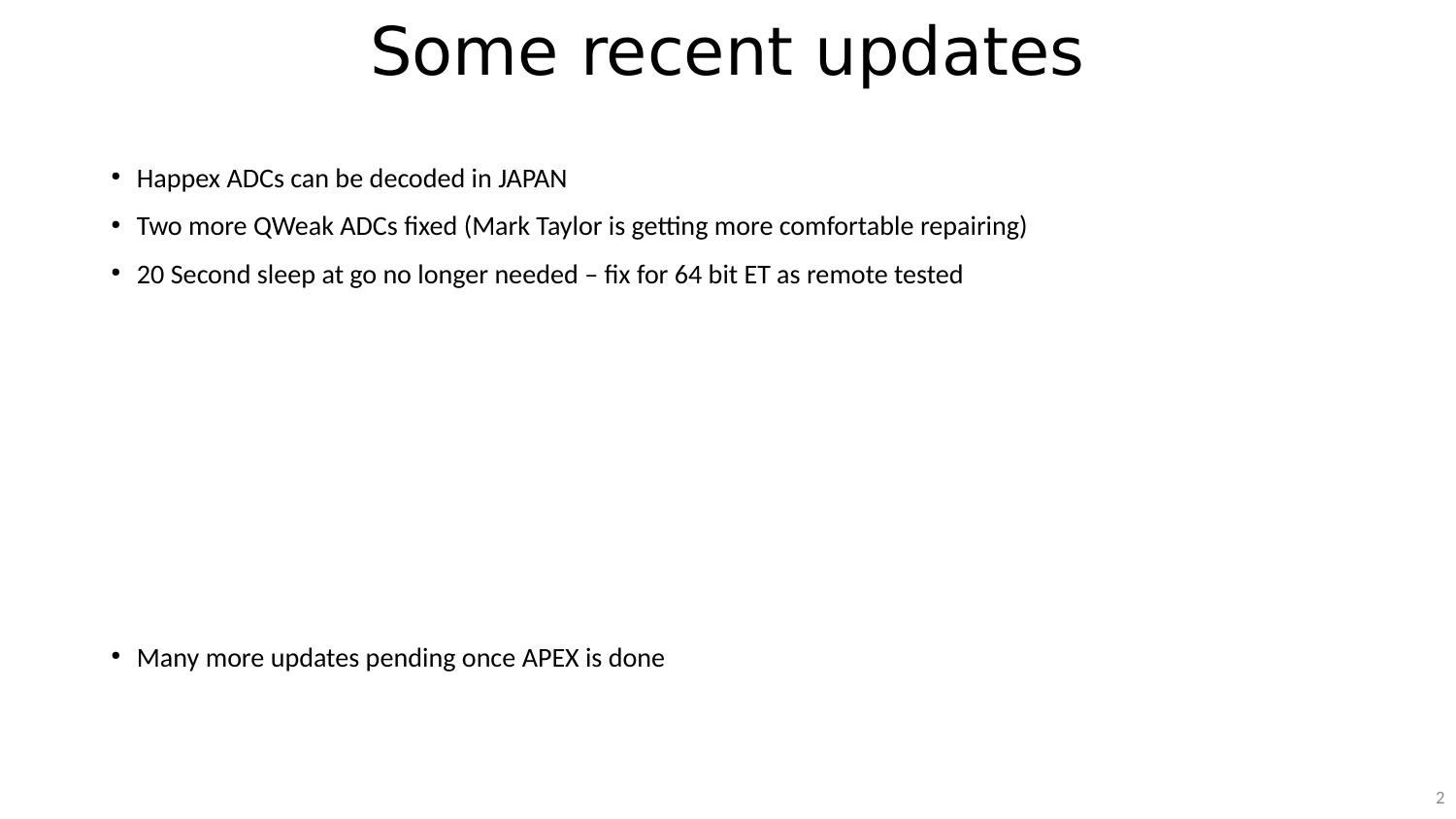# Happex ADCs in JAPAN

- Wouter and Bob have gotten Happex ADC decoding implemented in JAPAN
	- It works with reasonable voltages: depending on the gain settings the HAPPEX ADCs work from 0 to +5 V at 30 Hz, and generally less
	- Bob and Iris have tested a few HAPPEX ADCs in the TEDf test stand with a standalone decoder
	- Cameron and Chandan previously verified that the currently set gains in vxworks boot scripts are ideal

- Tested in CH crate with random ramping voltage
- Decoding works for  $\sim$ 2 5 volt signals
- Error decoding needs to be committed still
- Plugged into both Happex ADC and QWeak ADC  $\rightarrow$
- So the Happex ADC can match closely and Japan works

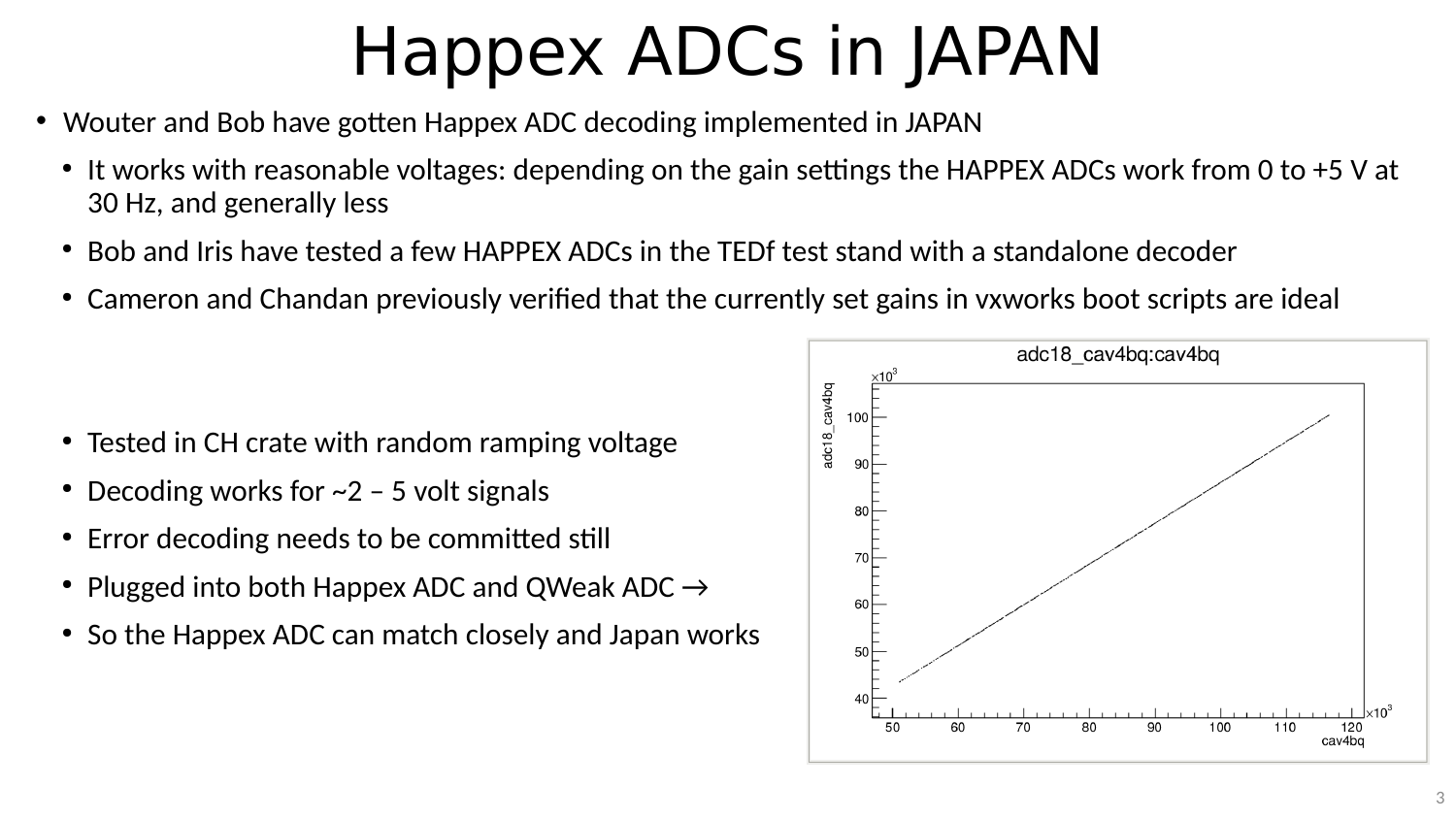# QWeak ADCs in Virginia

- Mark Taylor has done it again fixed two more ADCs (at least 6 channels restored)
- New parts have been arrived and further repairs can be done on the remaining two dozen channels



4